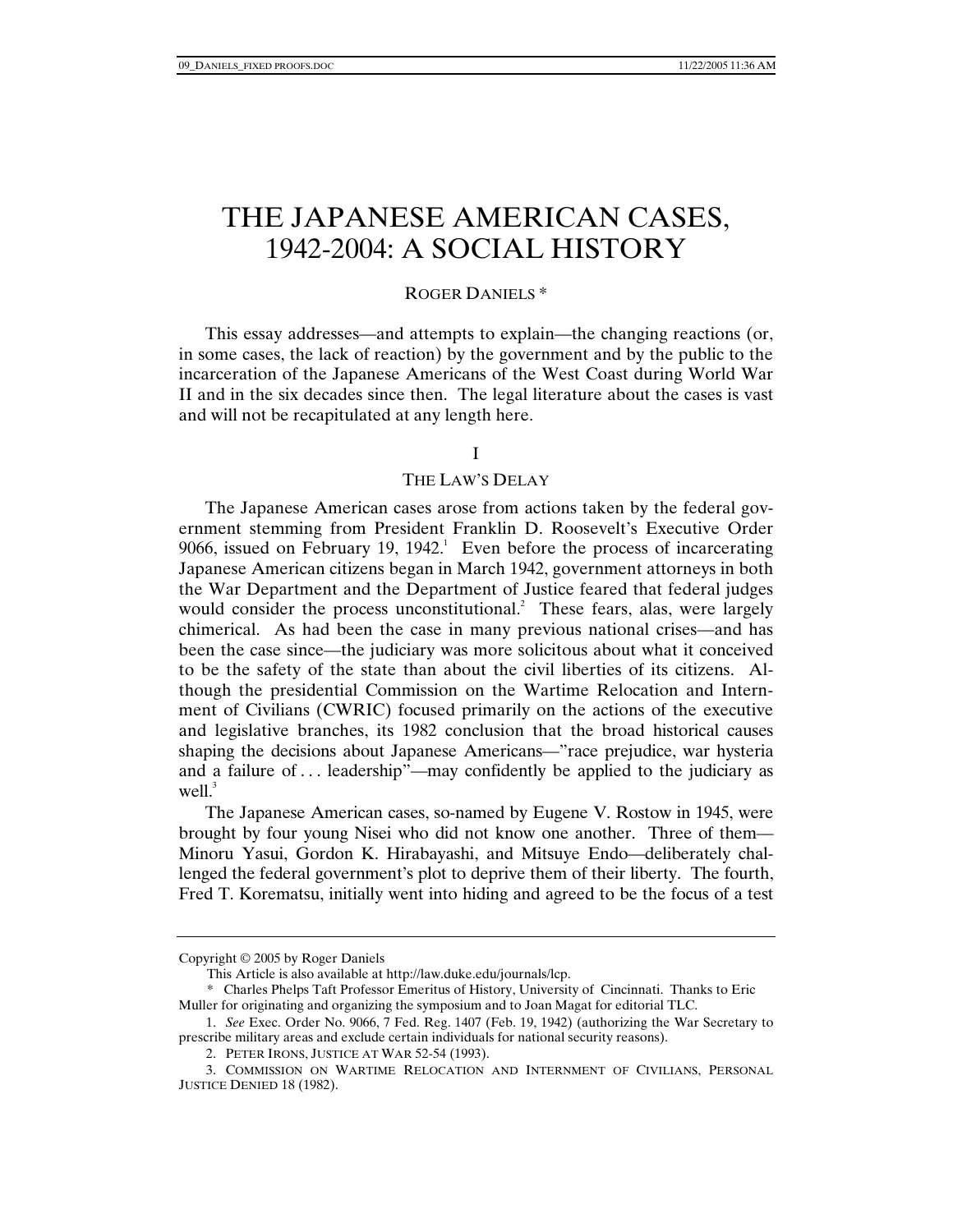case only after his apprehension by the FBI. A number of other Japanese Americans had taken similar evasive action with similar results. The government, anxious to avoid court challenges, merely filed complaints against such persons and usually hustled them off to "Assembly Centers" or "Relocation Centers." Attorney Ernst Besig, trolling in Bay Area jails for a candidate for a test case, found three. Two turned him down; but he found his man in Fred Korematsu.<sup>4</sup>

Even in the first legal skirmishes, few federal judges looked askance at the government's treating Japanese American citizens as if they were aliens. In the case of Minoru Yasui, which involved only curfew regulations promulgated by Gen. John L. DeWitt, Oregon Federal District Judge James Alger Fee (1888– 1959) held that the general's order was "void as respects citizens." Judge Fee nevertheless ruled that Yasui, who was at the time of Pearl Harbor employed by the Japanese consulate in Chicago, had by virtue of that employment chosen "allegiance to the Emperor of Japan," despite Yasui's birth in Oregon, his membership in the bars of that state and Illinois, and his commission as a lieutenant in the U.S. Army Reserve.<sup>5</sup> This decision was affirmed by the Supreme Court on June 21, 1943, $\degree$  and his case was remanded to Fee, who expunged his earlier remarks about citizenship from his revised opinion in obedience to the court's decision in *Hirabayashi v. United States.*<sup>7</sup>

More typical was the performance of Northern California Federal District Court Judge Michael J. Roche (1878-1964), who received a *habeas corpus* petition from Mitsuye Endo's attorney, James Purcell, on July 12, 1943, asking that his client, by then incarcerated by the War Relocation Authority in the camp at Tule Lake, be released. Roche heard argument on the petition eight days later, but held the petition for 356 days before denying it on July 3, 1943, without giving any reasons for either his delay or his action.<sup>8</sup> This occurred just 13 days after the Supreme Court had decided the case of Gordon Hirabayashi.

By June 1943, not only had the tide of battle clearly turned against Japan in the Pacific, but five months previously, President Roosevelt, supporting the formation of an all-Japanese American military unit, had written, "No loyal citizen of the United States should be denied the democratic right to exercise the rights of citizenship. . . . Americanism is a matter of the mind and heart; Americanism is not, and never was, a matter of race or ancestry."<sup>9</sup> Nevertheless, a unanimous Supreme Court found college student Gordon Hirabayashi guilty of violating a curfew that had forced him and other Nisei students to leave the University of Washington library while all other citizen students could

 <sup>4.</sup> Interview with Ernst Besig, Attorney (1968): *see also 3 Japanese Defy Curbs*, N.Y. TIMES, June 14, 1942 at 8.

 <sup>5.</sup> U.S. v. Yasui, 48 F. Supp. 40, 54-55 (D.C. Or. 1942)

 <sup>6.</sup> Yasui v. U.S., 320 U.S. 115 (1943).

 <sup>7.</sup> United States v. Yasui, 51 F. Supp. 234, 235 (1943); *see also* Hirabayashi v. United States, 320 U.S. 81, 85 (1943) (holding that the issue of renunciation of American citizenship need not be decided).

 <sup>8.</sup> Glen Kitayama, *Endo, Ex Parte*, in ENCYCLOPEDIA OF JAPANESE AMERICAN HISTORY 159- 60 (Brian Niiya, ed., 2001).

 <sup>9.</sup> BILL HOSOKAWA, NISEI: THE QUIET AMERICANS 365-67 (1969).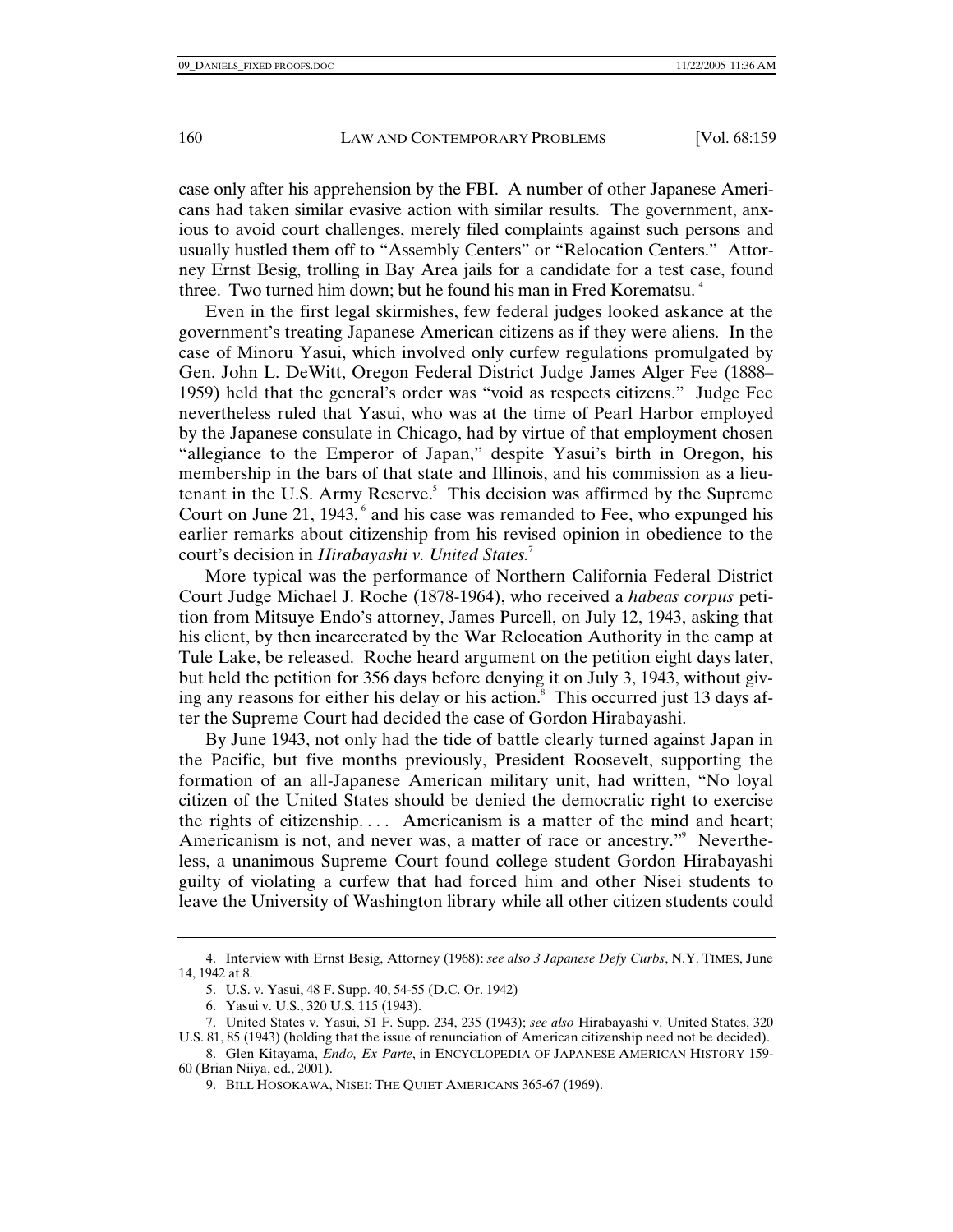remain. That curfew and accompanying travel restrictions affected both "alien enemies" of any nationality and United States citizens of Japanese ancestry whom DeWitt's aides habitually described as Japanese "non aliens." One justice, Frank Murphy, had originally written a dissent but had been persuaded to submit only a curious concurrence—"curious" because the concurrence retained the sting of the dissent.<sup>10</sup> Another justice, Owen J. Roberts, argued more than a year later that *Hirabayashi* was merely a matter "of keeping people off the streets at night."<sup>11</sup> But most of his brethren, having once allowed differential treatment of one group of citizens, found it impossible to say that forcing that same group of citizens to report for what the government called "relocation" was against the law.12 Roberts was doubly complicit: having been sold a bill of goods by military officials in Hawaii in the weeks after Pearl Harbor, he signed a report in late January 1942 which claimed, falsely, that the Pearl Harbor attack had been greatly abetted by Japanese spies including "persons having no open relations with the Japanese foreign service."<sup>13</sup>

The cases of Fred Korematsu and Mitsuye Endo took even longer to decide and caused significant division in the Court before being announced on Monday, December 18, 1944—forty-one days after the presidential election.<sup>14</sup> Although *Endo* had been settled in conference on October 16, 1944, with all justices agreeing that she, as a loyal citizen, should be released and allowed to return to her home in California, Chief Justice Stone held the opinion until after the election. Nonetheless, apparently he and Justice Frankfurter separately made the result of the opinion known to the government in advance of its formal announcement.<sup>15</sup> Thus, on Sunday, December 17, the day before the Court itself released the opinion, the Army announced that exclusion of loyal Japanese Americans from the West Coast would be ended as of January 2, 1945.<sup>16</sup>

Fred Korematsu's case, discussed in conference at the same time as Endo's, resulted in a divided Court. Three justices—Murphy, Roberts, and Robert H. Jackson—published dissents, and William O. Douglas circulated a dissent, but withdrew it on December  $6<sup>17</sup>$ . The two decisions produced a paradoxical result. The Court, which technically had failed to endorse incarceration, held in *Korematsu* that, on the one hand, an American citizen could be jailed for not submitting to an order based only on his ancestry, and, on the other, that a citizen of unquestioned loyalty could not be incarcerated or prevented from returning to

 <sup>10.</sup> For example, "[T]his goes over the brink of constitutional power," became "[T]his goes to the very brink of constitutional power." *See* Sidney Fine, *Mr. Justice Murphy and the* Hirabayashi *Case*, 32 PAC. HIST. REV., 239-57 (1964).

 <sup>11.</sup> Korematsu v. United States, 323 U.S. 214, 225-26 (1944) (Roberts, J., dissenting).

 <sup>12.</sup> *Id*. at 215-25.

 <sup>13.</sup> *Pearl Harbor Attack: Hearings Before the Joint Comm. on the Investigation of the Pearl Harbor Attack Pursuant to S. Con. Res. 27*, 79th Cong., pt. 39, at 12-13 (1946) (report of the Roberts Commission).

 <sup>14.</sup> THE SUPREME COURT IN CONFERENCE, 1940-1985 687-93 (Del Dickson ed., 2001).

 <sup>15.</sup> *Id*. at 692-93.

 <sup>16.</sup> *Id*. at 693.

 <sup>17.</sup> *Id*. at 691.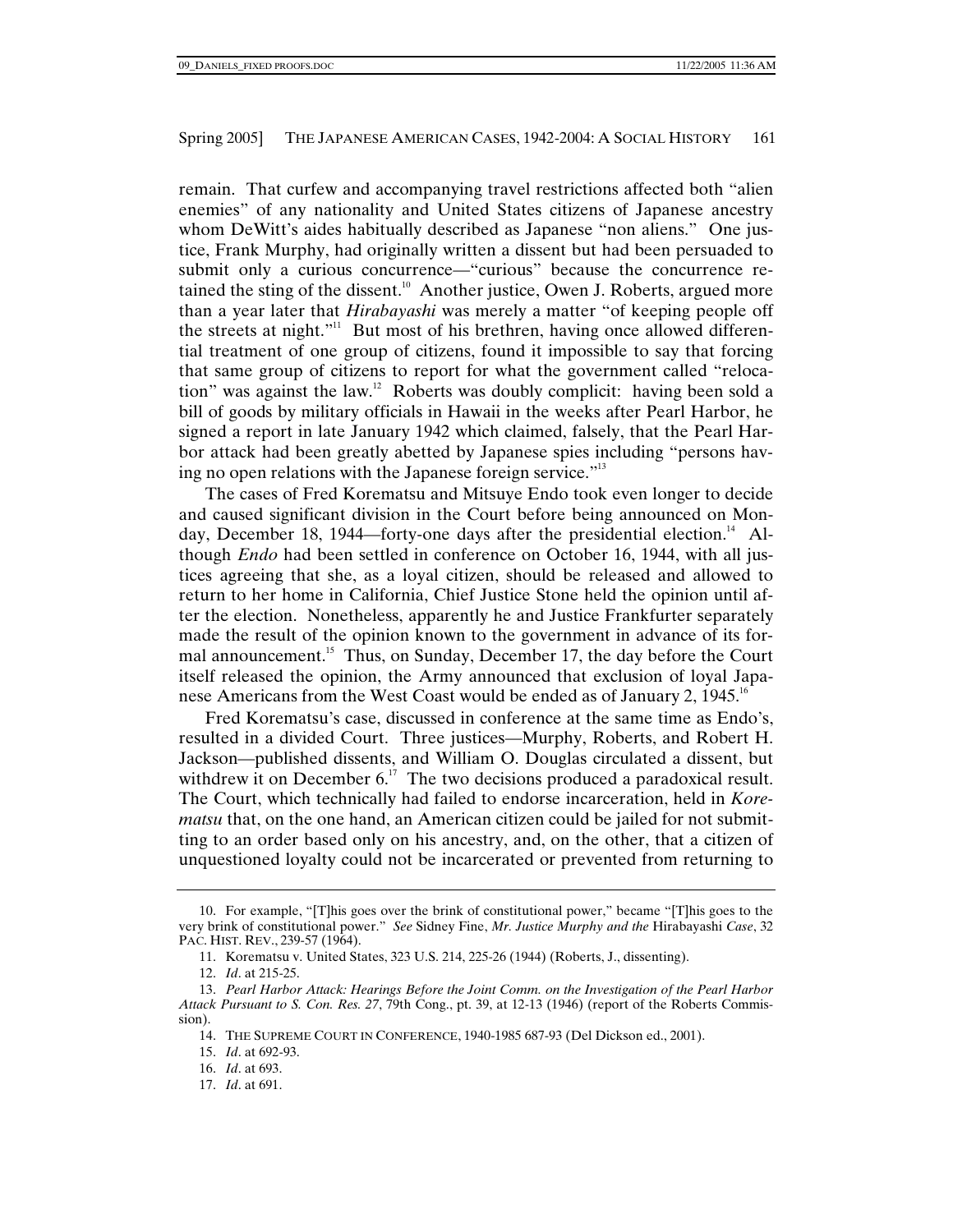a West Coast home. Not only were these cases marked by divisions amongst the members of the Court and by the reasoning of the opinions themselves, but it can also be argued that two members of the five-man majority should have recused themselves. Howard Ball has contended that Justice Black's long friendship with General DeWitt ought to have prevented him from ruling on DeWitt's order. And, before the United States was actually at war, Justice Felix Frankfurter had served as an unofficial advisor to the War Department on its policies toward aliens and had arranged, as was his wont, to have one of his protégés assigned there to help oversee policy toward aliens.18

#### II

# WHAT DID THE PUBLIC KNOW?

It is notorious that virtually no protest was heard against the mass violation of the civil liberties of Japanese Americans during the war, either from the ethnic community before it was sent to camp or from the larger public then and later. Why was this the case? Chiefly because both the press and those organizations that had been the traditional defenders of the civil liberties of minorities were silent. While the finger is often pointed at West Coast newspapers, the national press was little better. The *New York Times*, for example, acted as a kind of cheerleader for a drastic solution to what it and other organs called the domestic "Japanese problem." For example, an account headlined "Pacific Coast Aliens" was published in the *Times*' widely read weekly review of the news four days before the promulgation of Roosevelt's EO 9066, which had already been drafted in the War Department. The paper described newly issued regulations affecting "enemy aliens," but pointed out that many Californians wanted military action taken against the Nisei who "enjoy protective rights as native-born Americans." The item concluded:

There appeared last week ample proof to substantiate Pacific Coast fears. The F.B.I. announced some of the results of raids recently carried out in districts inhabited by enemy aliens. In raids on a single area, it was said, Federal agents had seized 60,839 rounds of rifle ammunition, 18,907 rounds of shotgun ammunition, thirty-one shotguns, rifles and revolvers, eighty-four knives, a dozen binoculars, twelve cameras, nine receiving sets, and more than a score of assorted signaling devices including searchlights. $19$ 

Similarly, when news of EO 9066 was released, the *Times*' coverage was thorough but mixed. Its page-one story was headlined "ARMY GETS POWER TO MOVE CITIZENS INLAND," but its third paragraph claimed that "there would be no mass removals at present."<sup>20</sup> It also printed the text of EO 9066 on

 <sup>18.</sup> Howard Ball, *Judicial Parsimony and Military Necessity Disinterred: A Reexamination of the Japanese Exclusion Cases, 1943-44*, in JAPANESE AMERICANS: FROM RELOCATION TO REDRESS 184 (Roger Daniels et al. eds., 1986); ROGER DANIELS, CONCENTRATION CAMPS, USA: JAPANESE AMERICANS AND WORLD WAR II 135 (1971) [hereinafter DANIELS, CONCENTRATION CAMPS].

 <sup>19.</sup> *Pacific Coast Aliens*, N.Y. TIMES, Feb. 15, 1942, at E2.

 <sup>20.</sup> *Army Gets Power to Move Citizens Inland*, N.Y. TIMES, Feb. 21, 1942, at 1.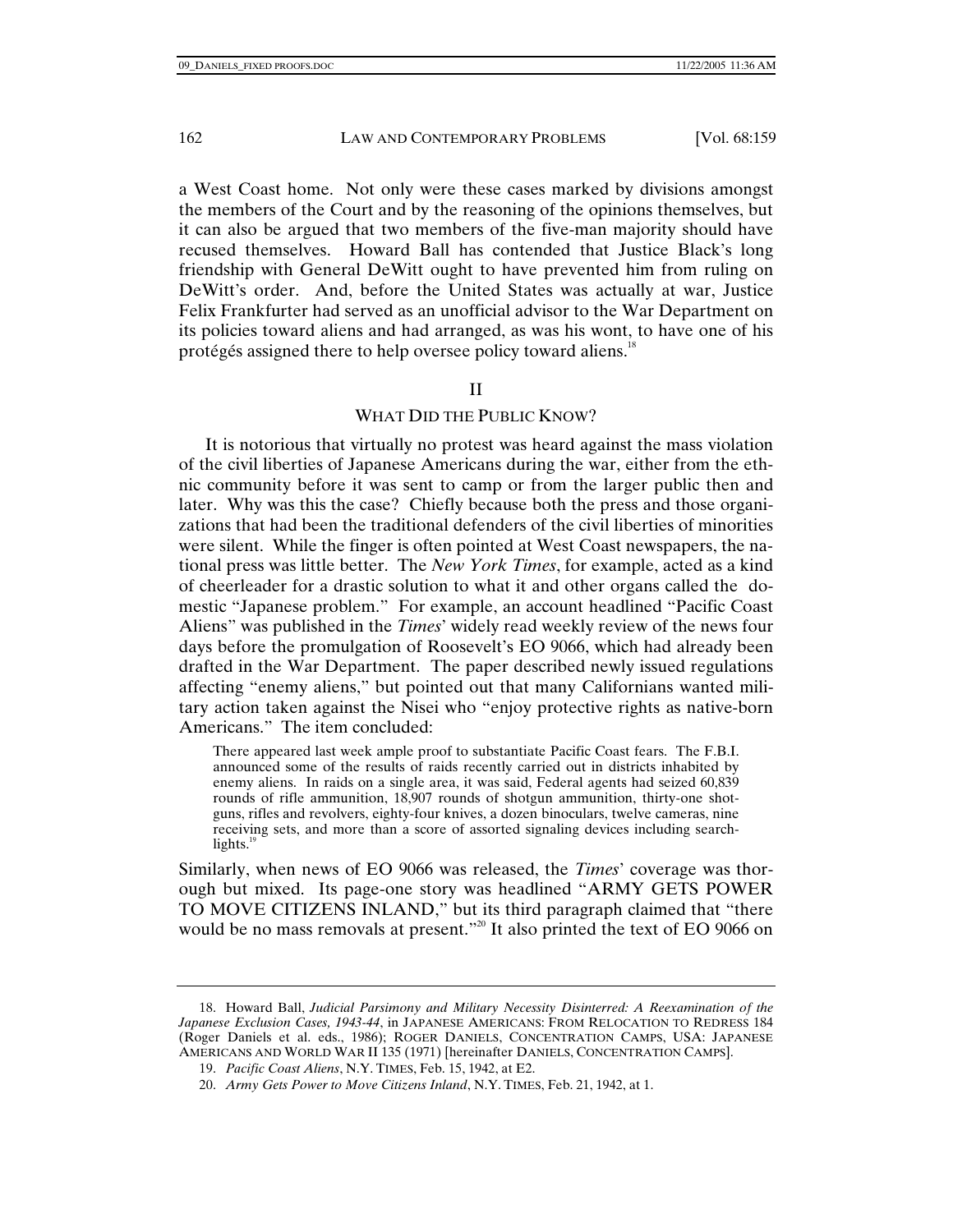an interior page, but headlined it "Text of Roosevelt's Alien Order."<sup>21</sup> And so it went. The *Times* and other major papers printed news of the Japanese American cases and on occasion even mentioned the "concentration camps" for Japanese.<sup>22</sup> But it and other major papers continued to try to put the best face on the government's actions. In its account of the *Korematsu* and *Endo* decisions—one of the few Japanese American stories to appear on its front page the *Times* headline for the *Endo* case read, benignly, "Supreme Court Upholds Return of Loyal Japanese to West Coast." The correspondent's lead for the story on the *Korematsu* case, however, noted more forthrightly, "The constitutionality of the wartime regulations under which American citizens of Japanese ancestry were evacuated from Pacific Coast areas was upheld by a vote of 6 to  $3. "33"$ 

Even the American Civil Liberties Union, after initially agreeing to help defend Gordon Hirabayashi's challenge to DeWitt's curfew regulations, soon reneged, leaving its small Seattle chapter to bear the burden alone.<sup>24</sup> And when Roger N. Baldwin (1884–1981), the head of the ACLU, received a personal letter from a leader of the nascent draft resistance movement in the Heart Mountain, Wyoming, concentration camp, requesting the ACLU's assistance with that movement, Baldwin responded in a letter made public before it was delivered. In it Baldwin stated that the protestors had "a strong moral case" but "no legal case at all."<sup>25</sup> By late 1944, the ACLU had quietly filed an amicus curiae brief for Fred Korematsu, something it still brags about in its literature while ignoring its prior silence. The response of the Communist Party, which had defended minority civil rights vigorously from the time of the *Scottsboro* case of the early 1930s, was no better: the Party supported mass incarceration and instructed its few Japanese American members to go willingly to the camps.<sup>26</sup> This meant that many of those on the left, sometimes called "fellow travelers," were likewise silent—or worse. Carey McWilliams (1905–1980), who before the war ended would become an important defender of Japanese Americans, as California's Commissioner of Immigration and Housing initially supported mass evacuation of Japanese aliens and was ambivalent about citizens.<sup> $27$ </sup> The socialist leader Norman Thomas was the only national leader to denounce the incarceration in 1942.<sup>28</sup> Some fellow Socialists joined him, but the Party as a

 <sup>21.</sup> Franklin D. Roosevelt, *Text of Roosevelt's Alien Order*, N.Y. TIMES, Feb. 21, 1942, at 6.

 <sup>22.</sup> *Army Opens Ranks to Japanese Units*, N.Y. TIMES, Jan. 29, 1943, at 9.

 <sup>23.</sup> Lewis Wood, *Supreme Court Upholds Return of Loyal Japanese to West Coast*, N.Y. TIMES, Dec. 19, 1944, at 1.

 <sup>24.</sup> ROGER DANIELS, ASIAN AMERICA: JAPANESE AND CHINESE IN THE UNITED STATES SINCE 1850, at 277 n.119 (1988).

 <sup>25.</sup> *Id*. at 272.

 <sup>26.</sup> *See* DANIELS, CONCENTRATION CAMPS, *supra* note 18, at 79.

 <sup>27.</sup> *National Defense Migration: Hearings Before the Select Comm. Investigating National Defense Migration Pursuant to H. Res. 113*, 77th Cong. 11788-97 (1942) (testimony of Carey McWilliams, Chief of California Department of Immigration and Housing).

 <sup>28.</sup> *See generally* NORMAN THOMAS, DEMOCRACY AND JAPANESE AMERICANS (1942) (decrying the relocation and internment as unconstitutional and immoral).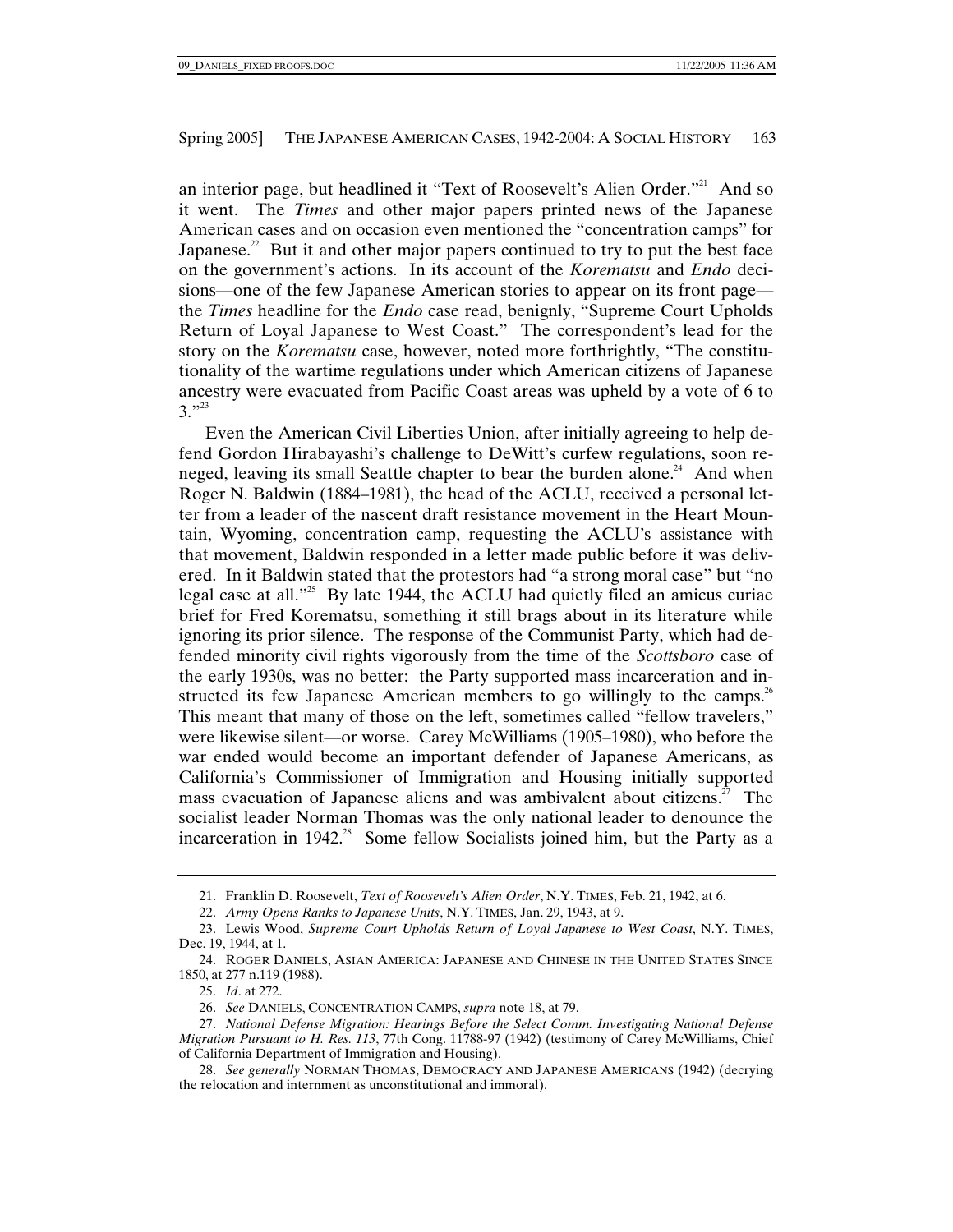whole failed to act. The only organized political group to protest formally against the mass incarceration was the Socialist Workers Party, a miniscule Trotskyite splinter. The Quakers and a few small Protestant sects protested, but no major denomination did.

The first sustained attack on the Japanese American cases in a major American media outlet came just as the war was ending, when Eugene V. Rostow, then an assistant professor at the Yale Law School, called them "Our Worst Wartime Mistake" in *Harper's Magazine*. 29 Writing in the *New York Times* the following year in praise of the Court's ruling in a case that declared much of Hawaii's post-Pearl Harbor martial law unconstitutional, he complained that the justices had failed "to undo their decisions in the Japanese American cases, and especially *Korematsu v. United States*."<sup>30</sup> In time, similar views were held by most legal scholars concerned with civil liberties.

Historians, however, generally caught up in the triumphalism generated by victory in World War II, paid little attention. In what was perhaps the most noteworthy American history college textbook of the immediate postwar decades—and certainly the most liberal—Richard Hofstadter and his collaborators in a 1957 volume of 758 pages could say only this in their section on "Civilian Mobilization" during World War II: "Since almost no one doubted the necessity for the war, there was much less intolerance than there had been in World War I, although large numbers of Japanese-Americans were put into internment camps under circumstances that many Americans were later to judge unfair or worse." $31$ Such other college textbooks of the time as Morison and Commager's *The Growth of the American Republic*<sup>32</sup> made no mention of what happened to Japanese Americans.

By the 1970s, however, books about the wartime incarceration began to be included in college reading lists. The general ignorance among the educated continued well into the 1980s. I remember being asked by a bright senior history major at a good eastern liberal arts college in the mid-1970s if the wartime incarceration I had lectured about "really happened" and, if it had, why had he not heard about it.

## III

## THE COLD WAR ERA

During the Cold War Era, as we all know, anti-Communism could be used to justify almost anything. Most have forgotten, however, that liberals as well as conservatives led assaults on civil liberties, and in one instance liberals evoked the

 <sup>29.</sup> Eugene V. Rostow, *Our Worst Wartime Mistake*, 191 HARPER'S MAG. 193-201 (1945); *see also*  Eugene V. Rostow, *The Japanese American Cases—A Disaster*, 54 YALE L.J. 498, 489-533 (1945).

 <sup>30.</sup> Eugene V. Rostow, *Hawaii Case Parallel Seen*, N.Y. TIMES, Apr. 4, 1946, at 22.

 <sup>31.</sup> RICHARD HOFSTADTER ET AL., THE UNITED STATES: THE HISTORY OF A REPUBLIC 695 (1957).

 <sup>32.</sup> SAMUEL ELIOT MORISON & HENRY STEELE COMMAGER, THE GROWTH OF THE AMERICAN REPUBLIC (5th ed. 1962).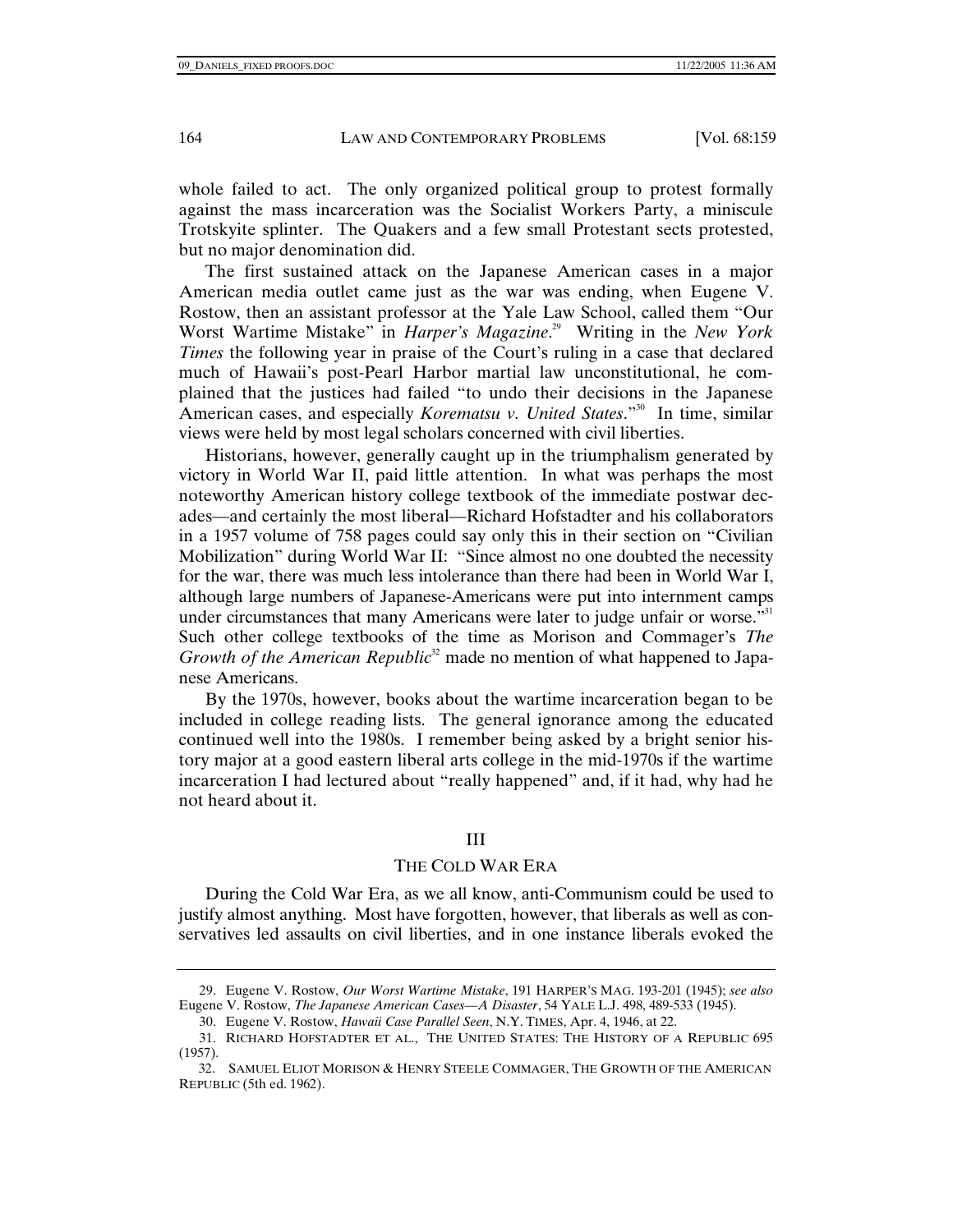Japanese American cases to craft a "legal" concentration camps bill. In 1950 a group of Democratic senators, including Hubert H. Humphrey and Herbert H. Lehman, sponsored what became the Emergency Detention Act of 1950. In a sequence deliberately mimetic of the procedure approved by the Supreme Court that was used to incarcerate Japanese Americans in 1942, the statute mandated that the government create camps for detention of persons for whom there were reasonable grounds to believe would commit or conspire to commit espionage or sabotage.<sup>33</sup> The camps were to be used only if the president issued an executive order declaring an "Internal Security Emergency," which would empower the attorney general and subordinates he delegated to begin the round up. Several camps, including the facility at Tule Lake, which had been used for Japanese Americans, were refurbished or created and placed on a standby basis. The liberals bragged that their bill was an improvement over the procedure used in World War II because it called for hearings to be provided for those incarcerated sometime after they were safely behind barbed wire. That proposal was enacted into law over President Harry S. Truman's veto as Title II of the Internal Security Act of 1950, also known as the McCarran Act.<sup>34</sup> In such an atmosphere it is not surprising that many Japanese American community leaders were not anxious to have their wartime suffering reexamined.

Twenty-five years after Roosevelt's Executive Order, my friend and colleague at UCLA, Harry Kitano, and I organized the first academic conference devoted to understanding the wartime exile and incarceration: it was called "Why It Happened Here." No Japanese American organization was willing to co-sponsor the event, which was supported by the UCLA Extension Division. Only years later did I learn that extreme pressure was placed on Harry to abandon the project. Among the tactics employed by community leaders was persuading some senior members of his family from the San Francisco Bay Area to call him up and tell him that what he was doing would be bad for the community and would even disgrace the family name. Although the conference was well-attended, it was impossible to get community funding to print the proceedings.

Had anyone said to us then that before the fiftieth anniversary rolled around in 1992, the process we call redress would be enacted and relatively large sums of money would be paid to survivors, we would not have believed it. Most of us were simply concerned with drawing the attention of scholars and of the publicat-large to the legal atrocity that had been inflicted upon the Japanese American people. The events of 1942 were of such little concern that when, in search of the "balance" that is part of the ritual of academic conferences, we attempted to get someone—anyone—to make a presentation defending the wartime deci-

 <sup>33.</sup> Internal Security Act of 1950, ch. 1024, 64 Stat. 987, 1019-31.

 <sup>34.</sup> *Id*. *See generally Allan W. Austin, Loyalty and Concentration Camps in America: The Japanese American Precedent and the Internal Security Act of 1950*, *in* LAST WITNESSES: REFLECTIONS ON THE WARTIME INTERNMENT OF JAPANESE AMERICANS 253-70 (Erica Harth, ed., 2001) (comparing the machinery of the McCarran Act to the method of Japanese internment).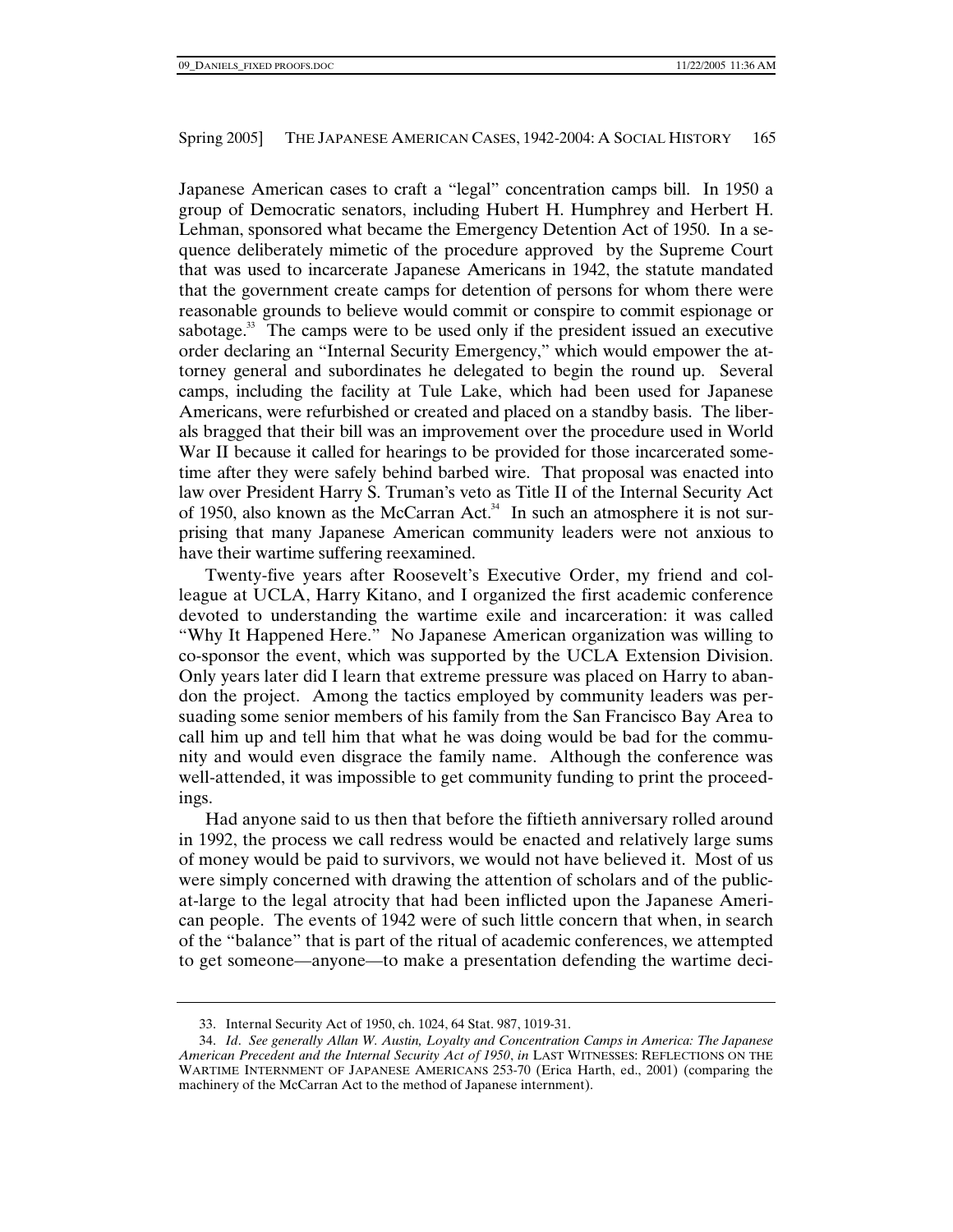sion, we failed. No Lillian Baker or Michelle Malkin had yet surfaced as apologists for wartime injustice.

We did manage to persuade the liberal Democrat Robert W. Kenny to appear. He had been the attorney general of California from 1943 through 1946 and had filed amicus curiae briefs with the Supreme Court supporting the federal government's action in depriving citizens of California of their liberty. In 1967, contrite and charming, he gave a limited apology. But we failed to get a statement from Kenny's wartime superior, Earl Warren, who, as California's attorney general in 1942, was a cheerleader for drastic action against all persons of Japanese ethnicity, and who as governor in 1944 urged the federal government to forbid any Japanese from returning to California. Warren, Chief Justice of the United States in 1967, did not deign to reply. Only in the months before his death in 1974, and in his posthumously published memoir, did Warren comment on the wartime incarceration. He called it "regrettable," but insisted that what he had done was in order "to keep the security of the state."<sup>35</sup> He claimed that he "had no prejudice against the Japanese"; but, in fact, Warren had joined anti-Japanese organizations as early as the 1920s, and, as one of his scholarly biographers points out, he "had never shown any sympathy toward Californians of Asian ancestry."<sup>36</sup>

As the 1960s came to an end, some young Japanese American activists, animated, at least in part, by anti-government attitudes engendered by reaction to the war in Vietnam, began a campaign for repeal of the Emergency Detention Act (but not the larger Internal Security Act of which it was a part). Acting for the Nixon administration, then-Deputy Attorney General Richard Kleindienst informed Congress on December 2, 1969 that the Justice Department favored repealing the act. His reasons are instructive:

[V]arious groups . . . look upon the legislation as permitting a reoccurrence of the roundups which resulted in the detention of Americans of Japanese ancestry during World War II.... [T]he Emergency Detention Act is extremely offensive to many Americans. . . . In the judgment of this Department . . . repeal . . . will allay the fears and suspicions—unfounded as they may be—of many of our citizens. This benefit outweighs any potential advantage which the Act may provide. $38$ 

The bill passed the House 356–49 and the Senate by voice vote. President Nixon signed it on September 25, 1971. As part of the repeal, Congress placed the following sentence in the United States Code, where it remains: "No citizen shall be imprisoned or otherwise detained by the United States except pursuant to an act of Congress."39 In 1974 political scientist Richard Longaker hailed that

 <sup>35.</sup> EARL WARREN, THE MEMOIRS OF EARL WARREN 149 (1977).

 <sup>36.</sup> PAUL FINKELMAN, EARL WARREN, *available at* http://www.abn.org.

 <sup>37.</sup> See Austin, supra note 34.

 <sup>38.</sup> Letter from Richard Kleindienst, Deputy Attorney General, to James Eastland, Chairman of the Judiciary Committee (Dec. 2, 1969), *in* ROGER DANIELS, THE DECISION TO RELOCATE THE JAPANESE AMERICANS 131-32 (1975).

 <sup>39. 18</sup> U.S.C. § 4001 (2000).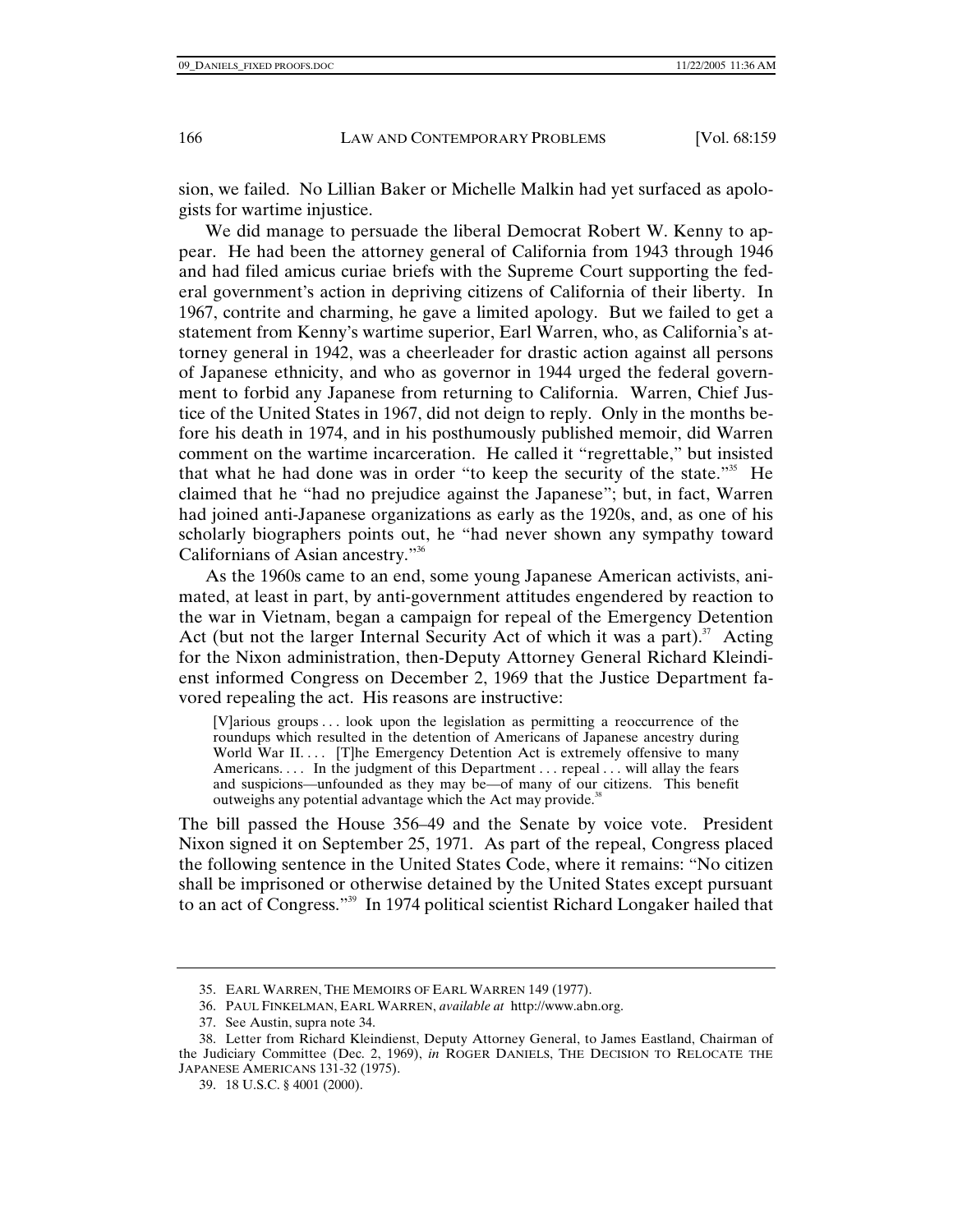provision as "a positive prohibition of detention." In our time, however, it has been made nugatory by the Patriot Act.<sup>40</sup>

In 1976, after Watergate, Gerald R. Ford, a World War II veteran, issued a proclamation revoking FDR's Executive Order 9066 on its 34th anniversary. The president noted that, as part of the bicentennial year commemorations, what he called "an honest reckoning" had to include an acknowledgment of "our national mistakes": "We now know what we should have known then not only was that evacuation wrong, but Japanese-Americans were and are loyal Americans."<sup>41</sup>

#### IV

#### THE REDRESS MOVEMENT

By the time of Ford's Proclamation, three decades after the last camp had closed, activists in the Japanese American community were pushing for some kind of apology for the wartime incarceration and for, perhaps, monetary redress. The issue was controversial and badly divided the community on matters of both principle and tactics.<sup>42</sup>

In the summer of 1976, the convention of the Japanese American Citizens' League voted to pursue redress. A committee of the organization met in Washington with Japanese American members of Congress from Hawaii and California. It was advised to seek the appointment of a presidential commission to investigate whether any wrong had been done in execution of EO 9066, and, if so, what an appropriate remedy would be. This further divided the community, as many activists were already working to have a bill introduced in Congress granting monetary redress. The Japanese American legislators, Senator Daniel K. Inouye most insistently, felt that the only road to success was via a commis $sion.<sup>43</sup>$ 

In late 1980, just as Jimmy Carter was leaving the White House, he signed into law the act that created the Commission on the Wartime Relocation and Internment of Civilians (CWRIC). Its 1982 report, *Personal Justice Denied* established the ground rules for redress, which Congress finally accepted and President Ronald Reagan approved in late 1988. Only survivors alive at the time of the act—or their heirs—were to receive a tax-free payment of \$20,000 and a letter of apology signed by the president. No appropriation bill was passed at that time, and it was more than two years before the payments began, with the oldest survivors being paid first. The process continued into 1999, more than a decade after the redress bill— formally, the Civil Liberties Act of

 <sup>40.</sup> Richard Longaker, *Emergency Detention: The Generation Gap, 1950-1971*, 27 W. POL. Q. 395, 405 (1974).

 <sup>41.</sup> Proclamation 4417, 41 Fed. Reg. 7741 (Feb. 20, 1976).

 <sup>42.</sup> For the most comprehensive account, see generally MITCHELL T. MAKI ET AL., ACHIEVING THE IMPOSSIBLE DREAM: HOW JAPANESE AMERICANS OBTAINED REDRESS (1999) (providing details of the internal debate regarding redress issues).

 <sup>43.</sup> *Id.* at 85.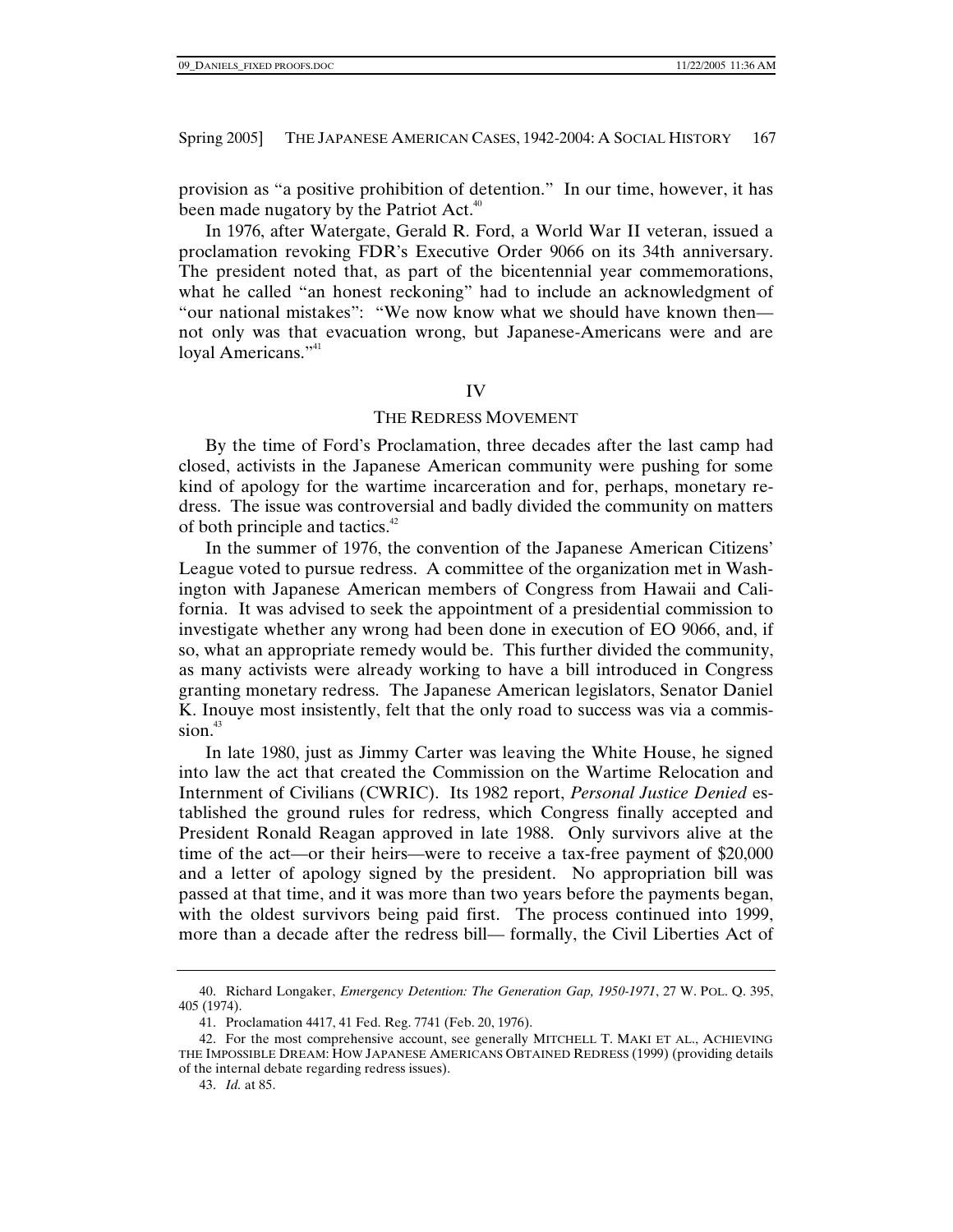1988—became law. Over those years more than \$1.6 billion was paid to 82,210 survivors or their heirs.<sup>44</sup> In the course of the CWRIC's intensive investigation, one of its researchers, Aiko Herzig-Yoshinaga, discovered documents that made possible what had been thought impossible: a way to reopen *Korematsu* and the other long-closed Japanese American cases of World War II. Political scientist and attorney Peter Irons used some of Herzig-Yoshinaga's discoveries plus his own considerable research to produce the important study, *Justice at War*. Irons' study demonstrated that—despite awareness within the Department of Justice that critical elements in the War Department's case justifying the evacuation of Japanese Americans had simply been fabricated—its lawyers, including Solicitor General Charles Fahey, had presented briefs that misstated facts to the Supreme Court.<sup>45</sup> Irons has recounted that when he presented some of his evidence at a CWRIC hearing, one of the commissioners, Judge William Marutani, asked whether the wartime cases could be opened by use of a writ of *coram nobis*. *Coram nobis*—"the error before us"—is a little used writ from the English common law.<sup>46</sup> Irons pursued this possibility in collaboration with a remarkable group of Asian American attorneys, the Asian Law Caucus. All worked, pro bono, "for free."

The non-profit Asian Law Caucus, founded in San Francisco in 1972, began as a store-front operation staffed by volunteers and now has a sizable staff and an annual budget of nearly one million dollars. Its participation in the rehearings of *Korematsu* is perhaps its most illustrious accomplishment, since most of its cases involve local and administrative courts. (Other Asian American attorneys in Portland and Seattle handled the rehearings of *Yasui* and *Hirabayashi*.)

After a great deal of research, the legal team, led by Dale Minami, filed a petition for writ of *coram nobis* on January 19, 1983 with the clerk of the United States District Court of California in San Francisco, the same court in which Fred Korematsu had been convicted more than forty years before.<sup> $47$ </sup> Minami remembers how delighted the attorneys were when the clerk told them that Judge Marilyn Hall Patel, a pronounced liberal recently appointed by Jimmy Carter, had been assigned to hear the case. After considerable delay, the government moved to va-

 <sup>44.</sup> *Redress for War Internees Ended*, N.Y. TIMES, Feb. 15, 1999, at A15.

 <sup>45.</sup> *See* IRONS, *supra* note 2; *see also* Roger Daniels, Book Review, 89 AM. HIST. REV. 871-72 (1984) (providing insight regarding Justice at War's significance in the field of Japanese American internment history).

 <sup>46.</sup> Peter Irons, *Introduction*, *in* JUSTICE DELAYED: THE RECORD OF THE JAPANESE AMERICAN INTERNMENT CASES 3, 7-9 (Peter Irons ed., 1989). The Supreme Court has held that coram nobis should be used "only under certain circumstances compelling such action to achieve justice" and to correct "errors of the most fundamental character." U.S. v. Morgan, 346 U.S. 502, 511-12 (1954). *See generally* ELI FRANK, CORAM NOBIS: COMMON LAW, FEDERAL, STATUTORY: WITH FORMS (1953) (outlining the use of the writ in great detail). For the best-known previous use of the writ in the United States, see ALGER HISS, IN THE COURT OF PUBLIC OPINION (1977).

 <sup>47.</sup> The attorneys of record, in addition to Minami and Irons were: Dennis W. Hayashi, Donald K. Tamaki, Michael J. Wong, Robert K. Rusky, Karen N. Kai, Russell Matsumoto, and Lorraine K. Bannai. Other attorneys who made major contributions to the success of the effort were Eric Yamamoto, Leigh Ann Miyasato, Edward Chen, and Marjie Barrows. This and other information comes from documents, including briefs, which were supplied by Minami and a number of conversations with him.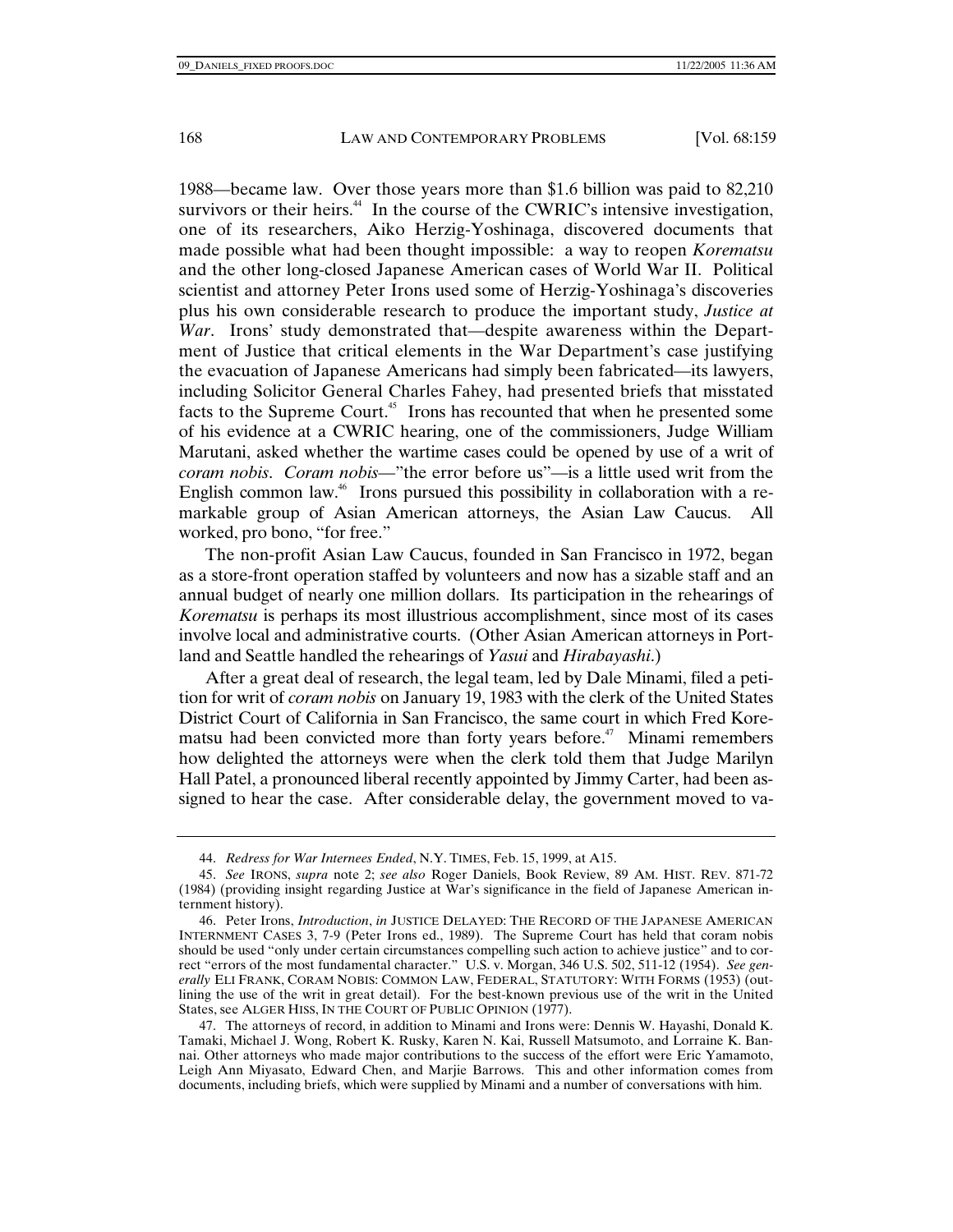cate Korematsu's original conviction, but it did not admit previous government misconduct. After a good deal of lawyerly filing and counter-filing, Judge Patel announced her decision on November 10, 1983. She ruled the government's motion out of order, accepted the petition, voided the original indictment, and reversed Korematsu's original conviction. Patel warned, however, that

*Korematsu* remains on the pages of our legal and political history. As a legal precedent it is now recognized as having very limited application. As historical precedent it stands as a constant caution that in times of war or declared military necessity our institutions must be vigilant in protecting constitutional guarantees. It stands as a caution that in time of distress the government must not be used to protect governmental actions from close scrutiny and accountability. It stands as a caution that in times of international hostility and antagonisms our institutions, legislative, executive and judicial, must be prepared to exercise the authority to protect all citizens from the petty fears and prejudices that are so easily aroused.<sup>48</sup>

The cases of Gordon Hirabayashi and Minoru Yasui were re-heard with varying results in district courts in Seattle and Portland.<sup>49</sup> The *coram nobis* legal team hoped that at least one of the cases would reach the Supreme Court, which would then have an opportunity to comment on and perhaps formally overrule or void its wartime Japanese American decisions. To avoid this, the Reagan administration's Department of Justice refused to appeal the reversals of *Korematsu* and *Hirabayashi*, and Minoru Yasui's death in November 1986 made his case moot.

Despite that disappointment, the lawyers had accomplished a great deal. To all appearances, this was the first time that a criminal conviction approved by the Supreme Court had been reversed. The cases provided a kind of vindication not only for their clients but for Japanese Americans generally. In addition, the court decision and the ensuing publicity was certainly a factor in the eventual approval of tangible redress through passage of the Civil Liberties Act of 1988.

V

# AFTERSHOCKS AND AFTERMATH

Major historical events such as the experiences of Japanese Americans during World War II have aftershocks that continue to be felt for decades. This will also be true of the terrorist atrocity that we have learned to call  $9/11$ , which destroyed New York's World Trade Center buildings, seriously damaged the Pentagon in Washington, and killed some four thousand persons.

Historical analogies are always tricky, particularly when one item of the comparison is a current event. "Contemporary" history is, after all, a contradiction in terms. Nevertheless, some differences and similarities can be readily seen. "Race prejudice, war hysteria and a failure of political leadership" were causative factors in both 1942 and 2001. Civil liberties were violated in War Relocation Centers and at Guantanamo. But in 2001, unlike 1942, warnings were

 <sup>48.</sup> From the transcript printed in IRONS, *supra* note 2, at 243; *see also* Korematsu v. United States, 584 F. Supp 1406, 1420 (N.D. Cal. 1984).

 <sup>49.</sup> *Compare* Hirabayashi v. United States, 828 F.2d 591 (9th Cir. 1987), *with* Yasui v. U.S., 772 F.2d 1496 (9th Cir. 1985).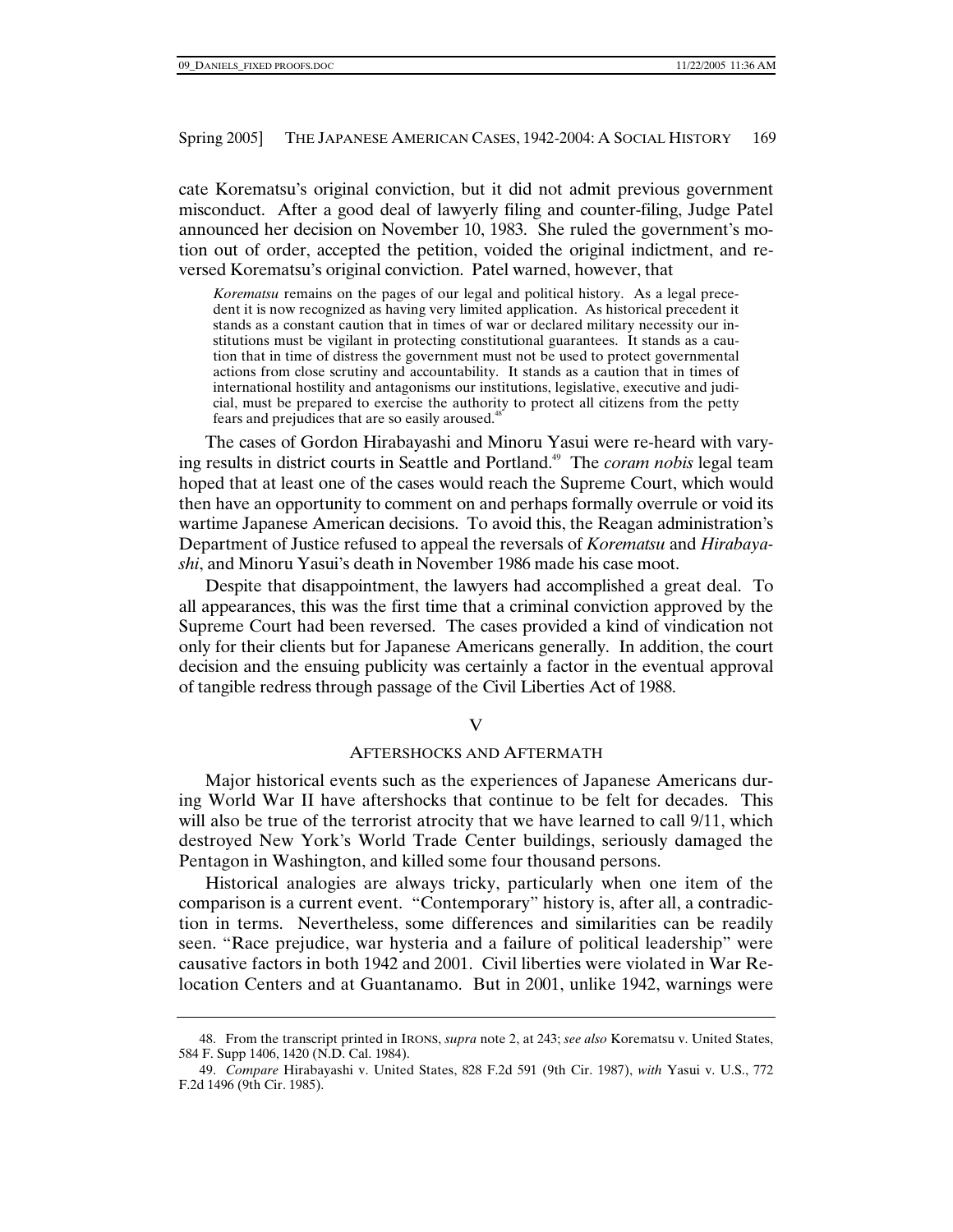repeated at the highest levels of government to make no assumptions about guilt based on ethnicity or religion. Yet subsequent governmental and private actions often flew in the face of those warnings. Immigration officials applied different standards to "Middle Eastern" aliens who were in technical violation of certain regulations while ignoring the same violations when committed by other aliens.50 Airport inspectors often focused on physical appearance rather than on evidence or legal status when subjecting passengers to special searches. $51$ 

Moreover, governmentally regulated airlines have forced individuals citizens and aliens alike—who look like the "enemy" to leave flights for which they had tickets, sometimes winning praise for doing so. "I was relieved at the story of the plane passengers a few weeks ago who refused to board if some Mideastern-looking guys were allowed to board," wrote Peggy Noonan, a former Reagan speech writer, now a *Wall Street Journal* contributing editor. "I think we're going to require a lot of patience from a lot of innocent people. . . . And you know, I don't think that's asking too much."<sup>52</sup> Even more disturbing than such blathering is that the cabinet officer responsible for aviation, Secretary of Transportation Norman Mineta—himself a child victim of wartime incarceration and who often recounts going off to a 1942 Assembly Center in his Cub Scout uniform, made no public criticism of such blatant discrimination.

A striking difference is that although almost no public figures spoke out against the massive violations of the rights of citizens in 1942, the aftermath of 9/11 produced much public criticism of significantly lesser governmental violation of rights. And the analogy with the Japanese American experience was raised so often that it seems obvious that an increased awareness of its gross injustice was a factor in the heightened sensitivity within and without the government.

Clearly, when compared with what was done to Japanese Americans during World War II, government actions after 9/11 do not seem, at first glance, to amount to very much. Indeed, many media commentators have objected that even to mention them in connection with the massive violations of civil liberties by the Roosevelt administration is inappropriate.

This conclusion is an evasion—the kind of evasion that has allowed Americans to offer apologies for actions previously taken against a group once perceived to be outsiders—and then to do the same thing to a different group. Time and again, scholars (if not the government) have noted that the nation has violated the spirit of the constitution. Time and again, further violations have been made, usually against a different group under different circumstances.

 <sup>50.</sup> ROGER DANIELS, PRISONERS WITHOUT TRIAL: JAPANESE AMERICANS IN WORLD WAR II 119 (2d ed. 2004).

 <sup>51.</sup> *Id*.

 <sup>52.</sup> Peggy Noonan, *Profiles Encouraged*, WALL STREET JOURNAL ONLINE, Oct. 19, 2001, at http://www.opinionjournal,com/journalists/pnoonan/?id=95001349.